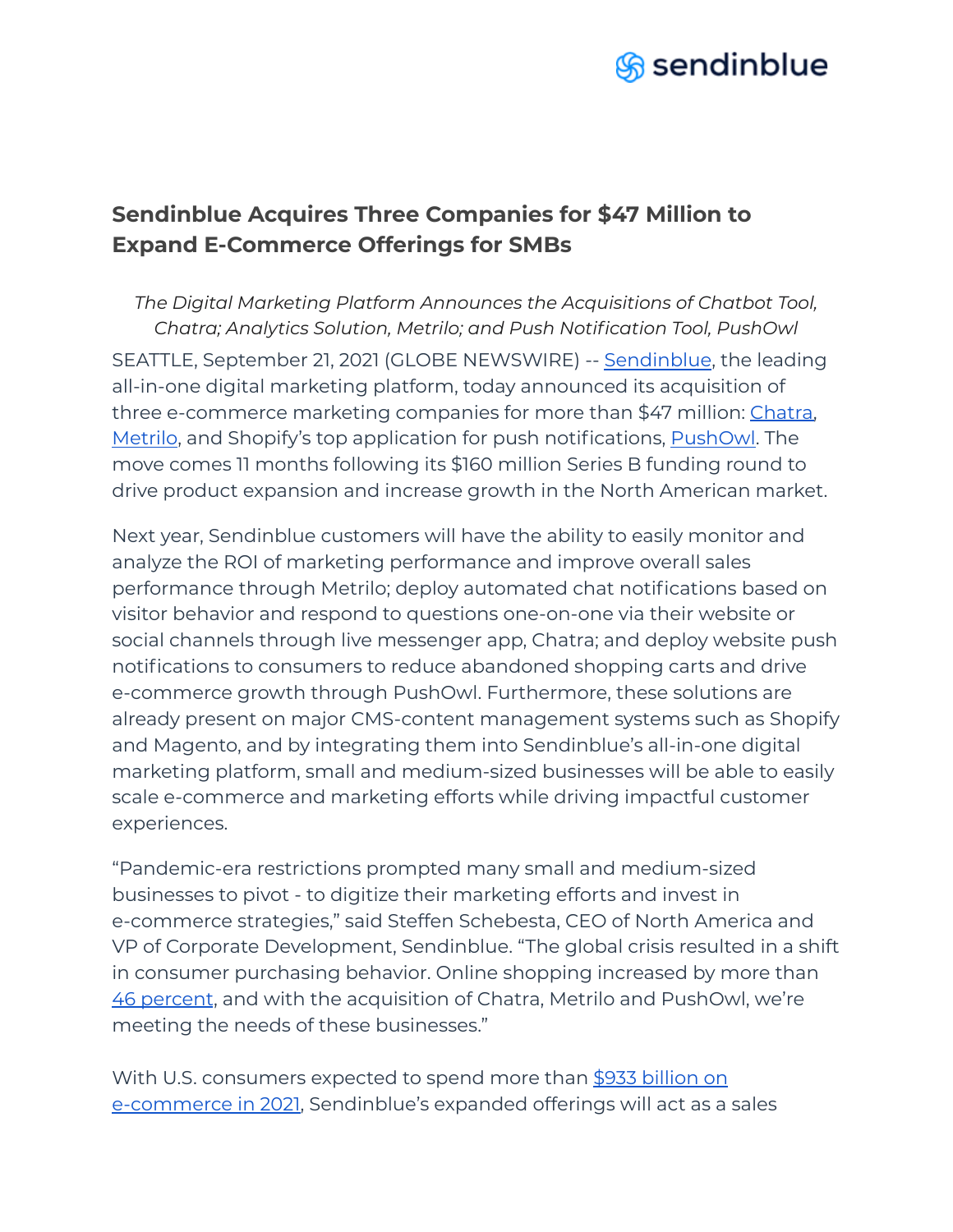

accelerator, with enriched, easy-to-use features that will help small and medium-sized businesses digitally compete on a larger scale. Unlike competitors, Sendinblue offers the only all-in-one digital marketing solution that provides small and medium-sized businesses with affordable tools that address the entire customer lifecycle.

"Acquiring Metrilo, Chatra and PushOwl are part of Sendinblue's longer term vision to expand our marketing capabilities and dive into the growing e-commerce space," said Armand Thiberge, CEO, Sendinblue. "Now, our all-in-one digital marketing solution will become even more powerful, enabling these businesses to expedite sales and drive strategic business decisions."

With these acquisitions, Sendinblue now has more than 500 employees and two more offices in Sofia and Bangalore, in addition to its offices in Seattle, Paris, Berlin, Noida and Toronto. Additionally, more than 67 nationalities are represented across seven offices worldwide, and Sendinblue plans to exponentially grow, as 80 new job opportunities are open across the company.

### **About Sendinblue**

Sendinblue is the only all-in-one digital marketing platform empowering B2B and B2C businesses, e-commerce sellers and agencies to build customer relationships through end to end digital marketing campaigns, transactional messaging, and marketing automation. Unlike other marketing solutions built for enterprise-level budgets and expertise, Sendinblue tailors its all-in-one suite to suit the marketing needs of growing SMBs in tough markets. Sendinblue was founded in 2012 by Armand Thiberge with a mission to make the most effective marketing channels accessible to all businesses. Headquartered in Paris with offices in Seattle, Berlin, Noida, and Toronto, Sendinblue supports more than 300,000 active users across 160 countries.

# **About Metrilo**

Metrilo was founded in 2014 by Murry Ivanoff and Peter Iliev. Based in Bulgaria, Metrilo is a marketing and sales analytics SaaS platform for e-merchants. The solution helps brands grow online using the power of their data and focus on customer retention. Metrilo thus makes it possible to study